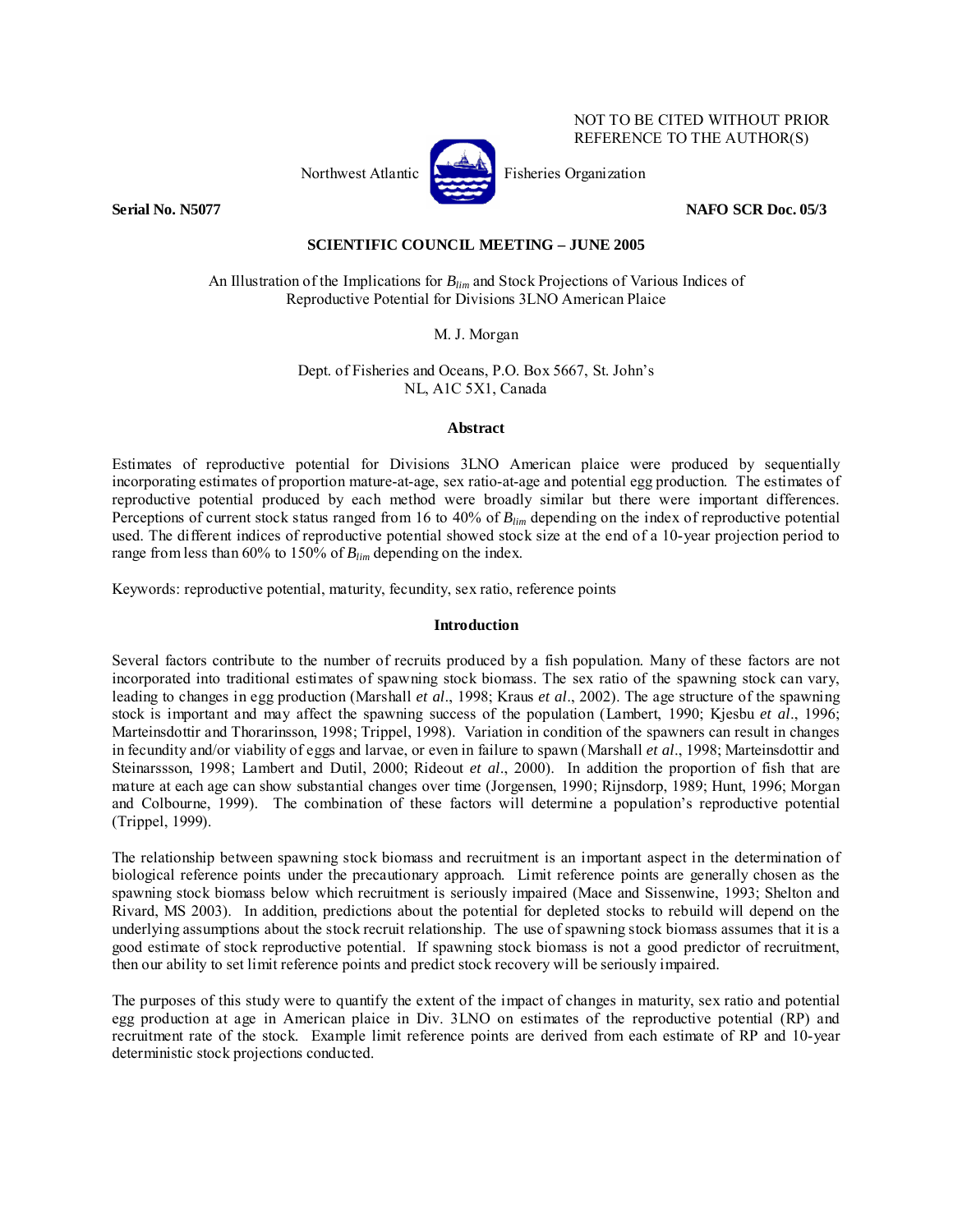## **Methods**

## *Maturity*

Female maturity data were collected during research vessel bottom trawl surveys from 1963 to 2002. Data from 1972 to 2002 were from stratified random surveys covering the entire Div. 3LNO. Data from earlier years came from surveys that were conducted mainly as line transects and the coverage of a stock area would generally not be as complete as the stratified random surveys. Spring survey information was used (mainly May-June). Females were classed as immature or adult according to the classification of Templeman *et al*. (1978) following macroscopic examination of the gonad. Observed proportion mature-at-age was calculated according to the method of Morgan and Hoenig (1997) to account for the length stratified method of sampling.

Maturities were modelled by cohort using a generalized linear model with a logit link function and binomial error (McCullagh and Nelder, 1983). Age was modelled as a continuous variable. Only cohorts with both a significant slope and a significant intercept were included in the overall model. The 1950 to 1995 cohorts were modelled. For the earliest and latest cohorts for which maturities could not be estimated, the average of the 3 closest cohorts was used.

### *Sex ratio*

Observed sex ratio was calculated as the proportion female-at-age calculated from estimates of population numbers-atage by sex from stratified analysis programs applied to stratified random research vessel data from 1972 to 2002 (Smith and Somerton, 1981). These proportions were examined for significant cohort and age effects using generalized linear models with a logit link function and binomial error. Cohort and age were modelled as class variables. The fitted models were used to produce estimates of sex ratio-at-age for each cohort.

### *Fecundity*

A time invariant fecundity-length relationship was used to estimate the number of eggs produced at each age. This relationship was applied to mean length-at-age on January 1, as derived from sampling of the commercial fishery. The relationship was taken from Pitt (1964). The relationship was:

Log fecundity = 
$$
3.17 * log length - 2.68
$$

## *Indices of reproductive potential*

To examine the possible impact of changes in maturity, sex ratio and fecundity (through changes in length and age composition of the spawners) several different indices of reproductive potential (RP) were calculated. The basis for all of the calculations was the number-at-age from sequential population analysis and the mean weight-at-age, both from the beginning of the year (Morgan *et al*., MS 2003).

The first estimate of RP (knife-edge maturity) assumed that there has been no change in the maturity schedule of the fish and that the spawning stock was simply the sum of the biomass above a certain age. Biomass was calculated by multiplying the weights-at-age described above by half of the estimate of the population number-at-age. This biomass was summed over the ages that were historically used in the calculation of RP for this stock, age 9+. This method of calculating RP also assumes that the sex ratio is 50:50 for all ages and all cohorts.

$$
\textit{RP}_\textit{bnife-edge}=0.5\overset{j}{\underset{a=i}{\sum}}N_{ay}W_{ay}
$$

where:  $N_{av}$  = population number at age *a* in year *y*  $W_{av}$  = weight at age *a* in year *y*  $a =$ age from 9 to  $15+$ 

The second estimate of RP (variable maturity) incorporates the estimated proportion mature-at-age for each cohort by multiplying one half of the population number-at-age by the weight-at-age and estimated proportion mature-at-age. This estimate will show the impact of any changes in maturation over time.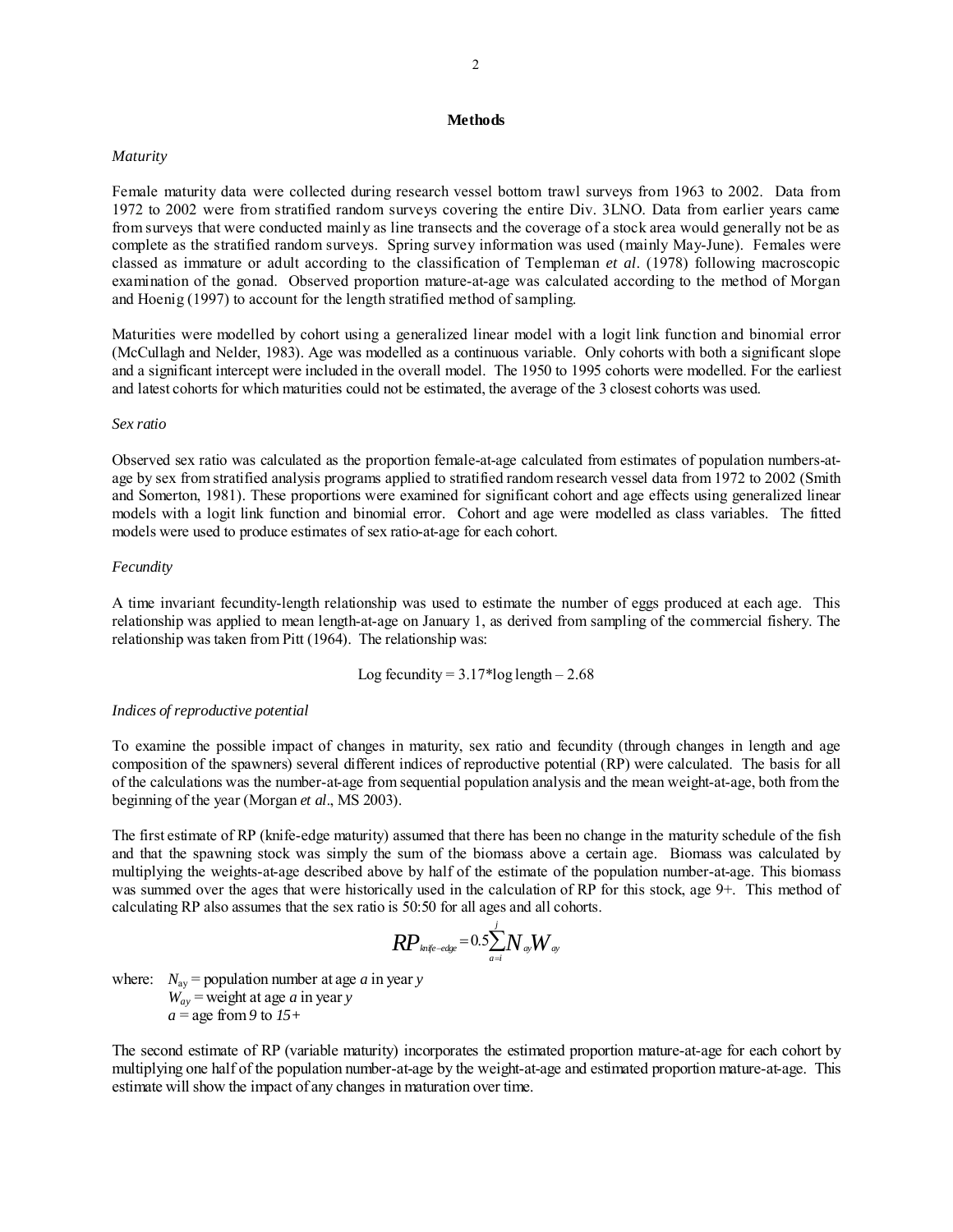$$
\mathit{RP}_\mathit{maturities} = 0.5 \overset{j}{\underset{a=i}{\sum}} N_{\mathit{ay}} \mathit{W}_{\mathit{ay}} \mathit{M}_{\mathit{ay}}
$$

where:  $M_{av}$  = proportion mature at age *a* in year *y*  $a = age 5$  to  $15+$ and the other symbols are as defined above.

The third (sex ratio), applied the variable sex ratios that were estimated along with the estimates of proportion mature-at age.

$$
RP_{\text{servatio}} = \sum_{a=i}^{j} N_{\text{ay}} W_{\text{ay}} M_{\text{ay}} SR_{\text{ay}}
$$

where:  $SR_{av}$  = the proportion female at age *a* in year *y* and the other symbols are defined above.

The final index of RP incorporated estimates of fecundity (egg production). The fecundity-at-age series derived from the fecundity at length relationships and mean length-at-age as describe above was multiplied by the population number-atage times the proportion mature-at-age times the sex ratio-at-age.

$$
RP_{\scriptscriptstyle \mathit{egg\,production}} = \sum_{\scriptscriptstyle \mathit{a=i}}^{\scriptscriptstyle j} N_{\scriptscriptstyle \mathit{ay}} M_{\scriptscriptstyle \mathit{ay}} S R_{\scriptscriptstyle \mathit{ay}} E_{\scriptscriptstyle \mathit{ay}}
$$

where:  $E_{av}$  = the number of eggs produced at age *a* in year *y* and the other symbols are defined above

### *Recruitment rate*

Number of recruits was taken as number of 5 year olds from SPA. The recruitment rate (RPS: recruits/RP) was determined from each index of reproductive potential. The RPS from each index was standardized to the mean rate for the index to facilitate comparison.

#### *Blim and projections*

As an example of setting *Blim* the index of reproductive potential predicted to result in 50% of the maximum recruitment was chosen. For each reproductive potential/recruit scatter a smoother was fit to determine the level of maximum recruitment. Smoothers were lowess with the smoothing window determined by minimizing Akaike information criterion.

Once *Blim* was established, 10 year deterministic projections were carried out for each stock using each index of RP. The projections used the following process and assumptions:

population numbers were projected assuming  $F = 0$  and  $M = 0.2$ recruitment = average RPS from last 3 years before projection period calculated for each index of RP \* index of RP in year cohort born weights - average last 3 years before projection period maturities - cohort model or average last 3 years before projection period if no estimates of maturity for a cohort sex ratio - cohort model or average last 3 years before projection period if no estimates of maturity for a cohort

egg production-at-age – fecundity length relationship applied to average length-at-age over last 3 years before projection period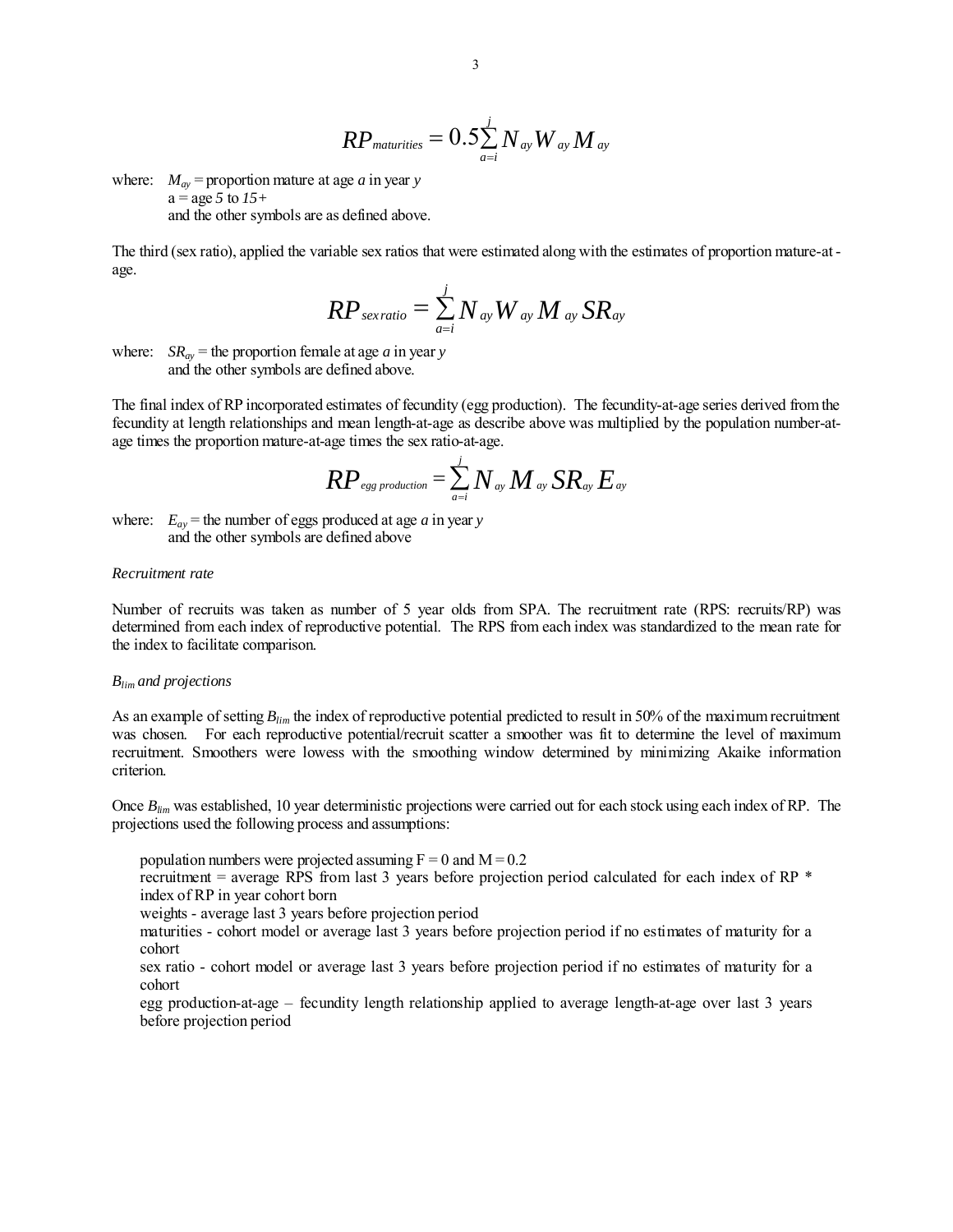## **Results and Discussion**

#### *Changes in maturity and sex ratio*

There have been substantial changes in the maturation of Div. 3LNO American plaice with fish from more recent cohorts maturing at a much younger age. Age at 50% maturity for the earliest cohorts modelled was around 11 years while the cohorts of the 1990's had  $A_{50}$  of around 8 years (Morgan *et al.*, MS 2003). There have also been significant changes in sex ratio over time ( $\chi^2$  = 603, df = 25, *P* <0.0001) and there is a significant difference in sex ratio across age ( $\chi^2$  = 5180, df = 11, *P* <0.0001). Sex ratio increases from less than 50% female at the youngest ages modelled to 1 at about age 13 (Fig. 1). The proportion female showed some decline from the cohorts of the mid-1970s to about 1982. Then it increased steeply until the 1987 cohort, after which it showed some decline but has remained above the level seen prior to the 1980s.

#### *Indices of reproductive potential*

The overall trends in RP are similar regardless of the method of estimation (Fig. 2). However, there are some important differences. RP knife-edge started to increase in the 1970s 2 years before the other indices, but reached its next peak at the same time as the other indices. Knife-edge RP then started to decline ahead of the other indices in the 1980s.

The absolute level of difference between the indices can be compared for knife-edge maturity, variable maturity and sex ratio. The difference in the estimates of RP was sometimes substantial. The maximum difference between knife-edge maturity and the other two indices was 160 000 tons. The maximum difference between the index using variable maturity and the one incorporating sex ratio was smaller at 45 000 tons. There is a major impact of the changes in maturity-at-age on the estimated size of the spawning stock, as well as an additional impact of estimated changes in sex ratio.

#### *Recruitment rate*

Trends in the standardized recruitment rate for each index also show the same overall patterns (Fig. 3). However there are some major differences. If all indices showed the same pattern the lines would all indicate the same level relative to the mean, in each year. This is not the case. There is a large divergence of more than 50% in the mid-1970s and the indices diverge again in the most recent period.

### *Blim and projections*

An example of the stock recruit scatters and setting of *Blim* using the various measures of RP is given in Fig. 4. Although any index of RP can be used in the setting of reference points, the current status of a stock relative to the reference point will vary depending on which index of RP is used. In this example, the current index of RP using knife-edge maturities is about one-half the percentage of *Blim* that the other indices of RP are currently estimated to be. If the knife-edge index of RP is used the stock would need to increase by more than 6 times its current size before reaching *Blim*, while the other indices of RP show that less than a 3 fold increase is needed. The ranking of stock status derived from the various indices will depend on the current characteristics of the spawning stock, relative to that observed during the period used to construct *Blim*.

The results of short term deterministic projections again show that different measures of RP will result in different perceptions of stock status relative to *Blim* (Fig. 5). In this example, the largest projected increase in stock size is for the index of RP incorporating sex ratio and the stock is projected to be the highest relative to  $B_{lim}$  using this index as well. The projections using the maturity and sex ratio indices of RP are at or slightly above *Blim* by the end of the projection period while the projection using the knife-edge index of RP is less than 60% of *Blim*. The variation in the level of the stock relative to *Blim* at the end of the projection period is the result of the evolution of age structure during the projection period, the perceived productivity using each index of RP and differences in the initial estimated status of the stock relative to *Blim*.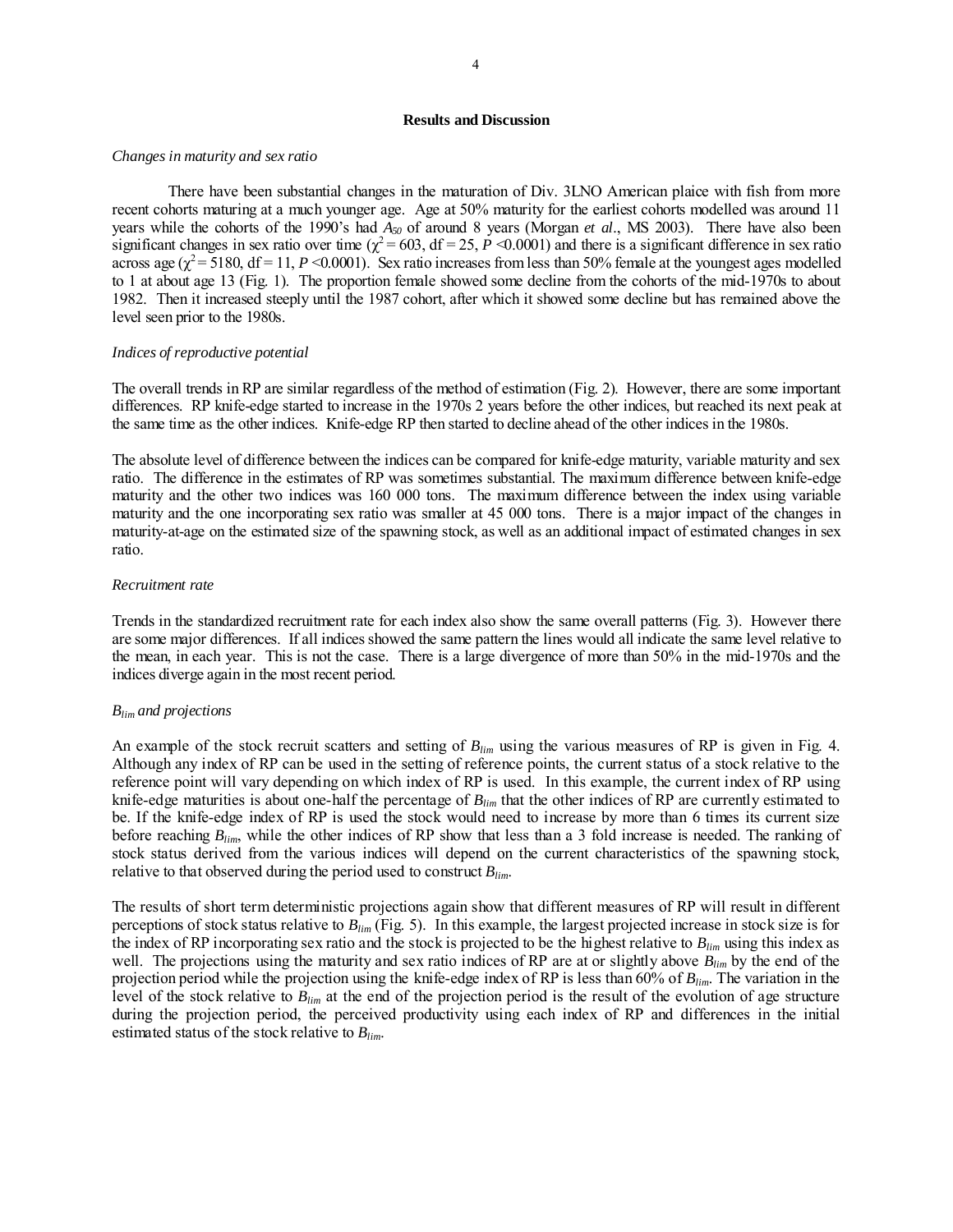#### **References**

- HUNT, J. J. 1996. Rates of sexual maturation of Atlantic cod in NAFO Division 5Ze and commercial fishery implications. *J. Northw. Atl. Fish. Sci*., **18**: 61-75.
- JORGENSEN, T. 1990. Long-term changes in age at sexual maturity of northeast Arctic cod (*Gadus morhua* L.). *Journal du Conseil Permanent international pour l'Exploration de la Mer*, **46** : 235-248.
- KJESBU, O. S., P. SOLEMDAL, P. BRATLAND, and M. FONN. 1996. Variation in annual egg production in individual captive Atlantic cod (*Gadus morhua*). *Can. J. Fish. Aquat. Sci*., **53**: 610-620.
- KRAUS, G., J. TOMKIEWICZ, and F. W. KOSTER. 2002. Egg production of Baltic cod (*Gadus morhua*) in relation to variable sex ratio, maturity, and fecundity. *Can. J. Fish. Aquat. Sci*., **59**: 1908-1920.
- LAMBERT, T. C. 1990. The effect of population structure on recruitment in herring. *J. Cons. int. Explor. Mer*., **47**: 249-255.
- LAMBERT, Y., and J-D. DUTIL. 2000. Energetic consequences of reproduction in Atlantic cod (*Gadus morhua*) in relation to spawning level of somatic energy reserves. *Can. J. Fish. Aquat. Sci*., **57**: 815-825.
- MACE, P. M., and M. P. SISSENWINE. 1993. How much spawning per recruit is enough? *In*: Risk Evaluation and Biological Reference Points for Fisheries Management. Ed. S. J. Smith, J. J. Hunt and D. Rivard (eds). *Can. Spec. Pub. Fish. Aquat. Sci*., **120**: 101-118.
- MARSHALL, C. T., O. S. KJESBU, N. A. YARAGINA, P. SOLEMDAL, and O. ULLTANG. 1998. Is spawner biomass a sensitive measure of the reproductive and recruitment potential of northeast Arctic cod? *Can. J. Fish. Aquat. Sci*., **55**: 1766-1783.
- MARTEINSDOTTIR, G., and K. THORARINSSON. 1998. Improving the stock-recruitment relationship in Icelandic cod (*Gadus morhua*) by including age diversity of spawners. *Can. J. Fish. Aquat. Sci*., **55**: 1372-1377.
- MARTEINSDOTTIR, G., and A. STEINARSSON. 1998. Maternal influence on the size and viability of Iceland cod *Gadus morhua* eggs and larvae. *J. Fish Biol*., **52**: 1241-1258.
- MCCULLAGH, P., and J.A. NELDER. 1983. Generalized linear models. Chapman and Hall, London.
- MORGAN, M. J., and E. B. COLBOURNE. 1999. Variation in maturity-at-age and size in three populations of American plaice. *ICES J. Mar. Sci*., **56**: 673-688.
- MORGAN, M.J., and J.M. HOENIG. 1997. Estimating maturity-at-age from length stratified sampling. *J. Northw. Atl. Fish. Sci*., **21**: 51-63.
- MORGAN, M. J., W. B. BRODIE, D. MADDOCK PARSONS and B. P. HEALEY. MS 2003. An assessment of American plaice in NAFO Divisions 3LNO. NAFO SCR Doc. 03/56.
- PITT, T. K. 1964. Fecundity of the American plaice, *Hippoglossoides platessoides* (Fabr.) from Grand Bank and Newfoundland areas. *J. Fish. Res. Bd. Canada*, **21**: 597-612
- RIJNSDORP, A. D. 1989. Maturation of male and female North Sea plaice (*Pleuronectes platessa* L.). *J. Conseil int. Explor. Mer.*, **46**: 35-51.
- RIDEOUT, R. M., M. P. M. BURTON, and G. A. ROSE. 2000. Observations on mass atresia and skipped spawning in northern Atlantic cod, from Smith Sound, Newfoundland. *J. Fish Biol*., **57**: 1429-1440.
- SHELTON, P. A., and D. RIVARD. 2003. Developing a precautionary approach to fisheries management in Canada – the decade following the cod collapses. NAFO SCR Doc. 03/1.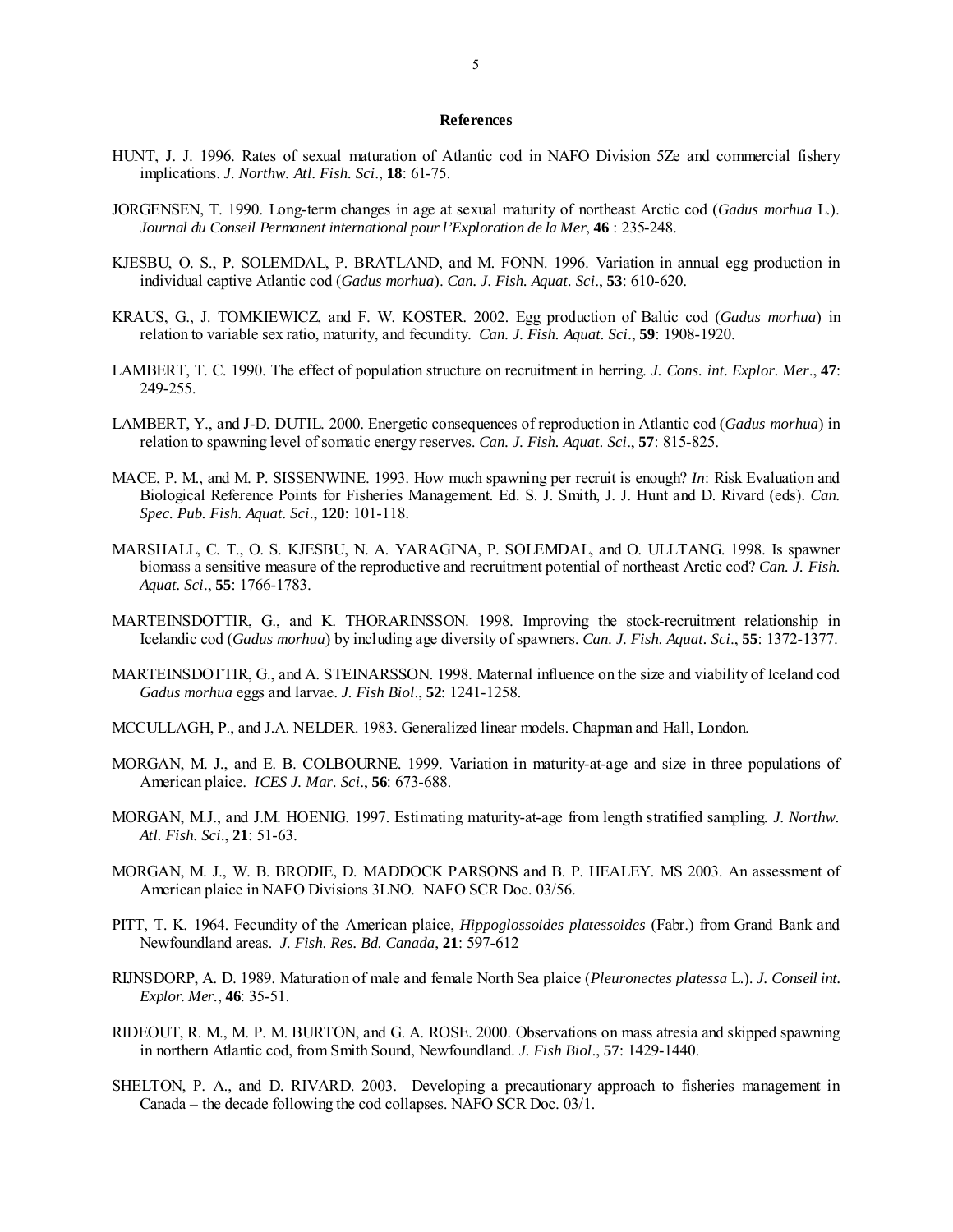- SMITH, S. J., and G. D. SOMERTON. 1981. STRAP: A user oriented computer analysis system for groundfish research trawl survey data. *Can. Tech. Rep. Fish. Aquat. Sci*., **1030**, iv + 66p.
- TEMPLEMAN, W., V. M. HODDER, and R. WELLS. 1978. Sexual maturity and spawning in haddock, *Melanogrammus aeglefinus*, of the southern Grand Bank. *ICNAF Res. Bull*., **13**: 53-65.
- TRIPPEL, E. A., 1998. Egg size and viability and seasonal offspring production of young Atlantic cod. *Trans. Amer. Fish. Soc*., **127**: 339-359.
- TRIPPEL, E. A., 1999. Estimation of stock reproductive potential: history and challenges for Canadian Atlantic gadoid stock assessments. *J. Northw. Atl. Fish. Sci.,* **25**: 61-81.



#### 3LNO American plaice

Fig. 1. Estimated proportion female by cohort and age for Div. 3LNO American plaice.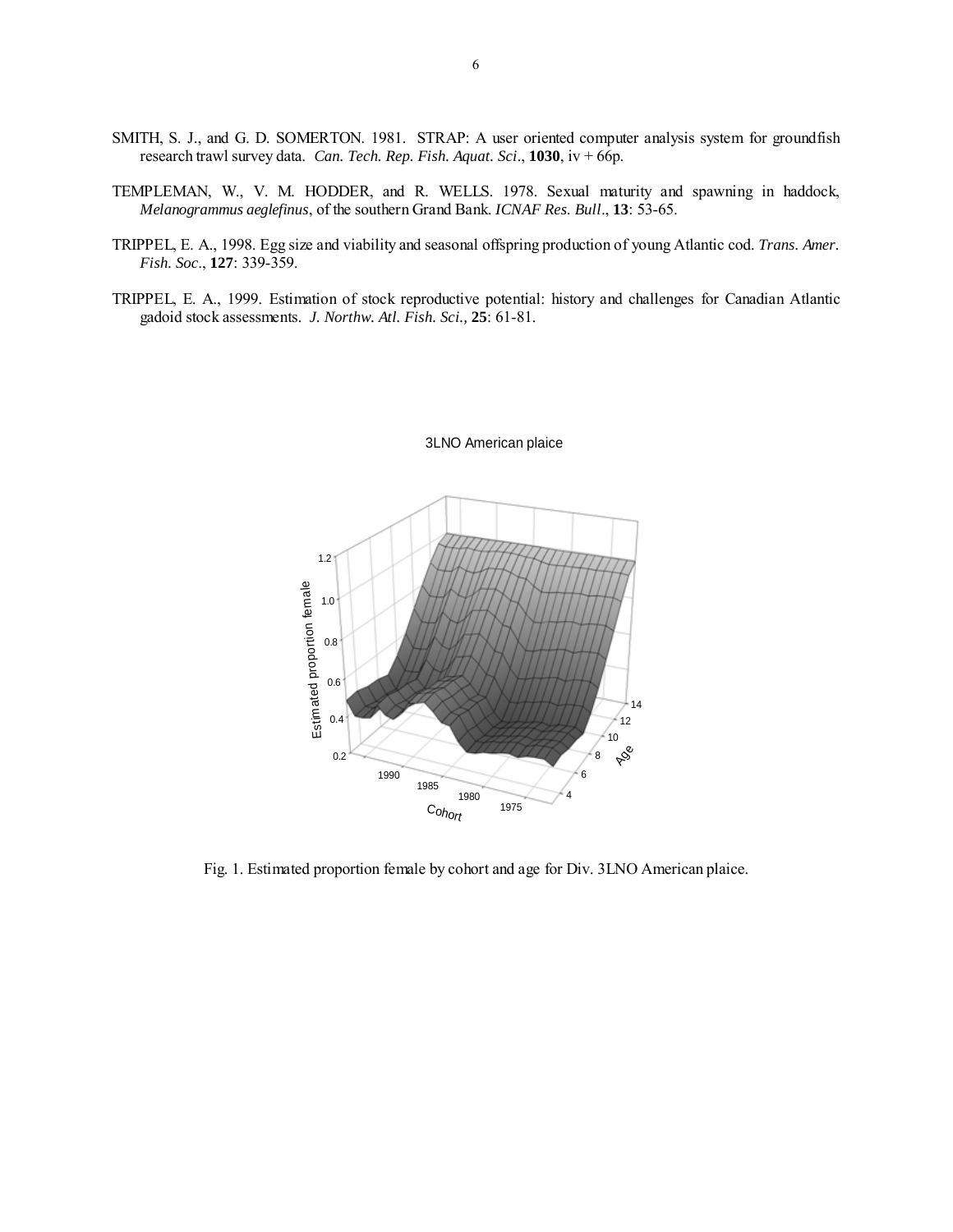

Fig. 2. Estimates of reproductive potential as biomass or egg production for Div. 3LNO American plaice. Estimates are produced using the biomass of all fish greater than 9+ (knife edge), using estimates of proportion mature-at-age (maturities), using maturities and estimated sex ratio (sex ratio) and by calculating egg production using variable maturity, sex ratio and estimated fecundity-at-age.



Fig. 3. Standardized recruitment rate (recruits/spawner: RPS) from each estimate of reproductive potential for Div. 3LNO American plaice.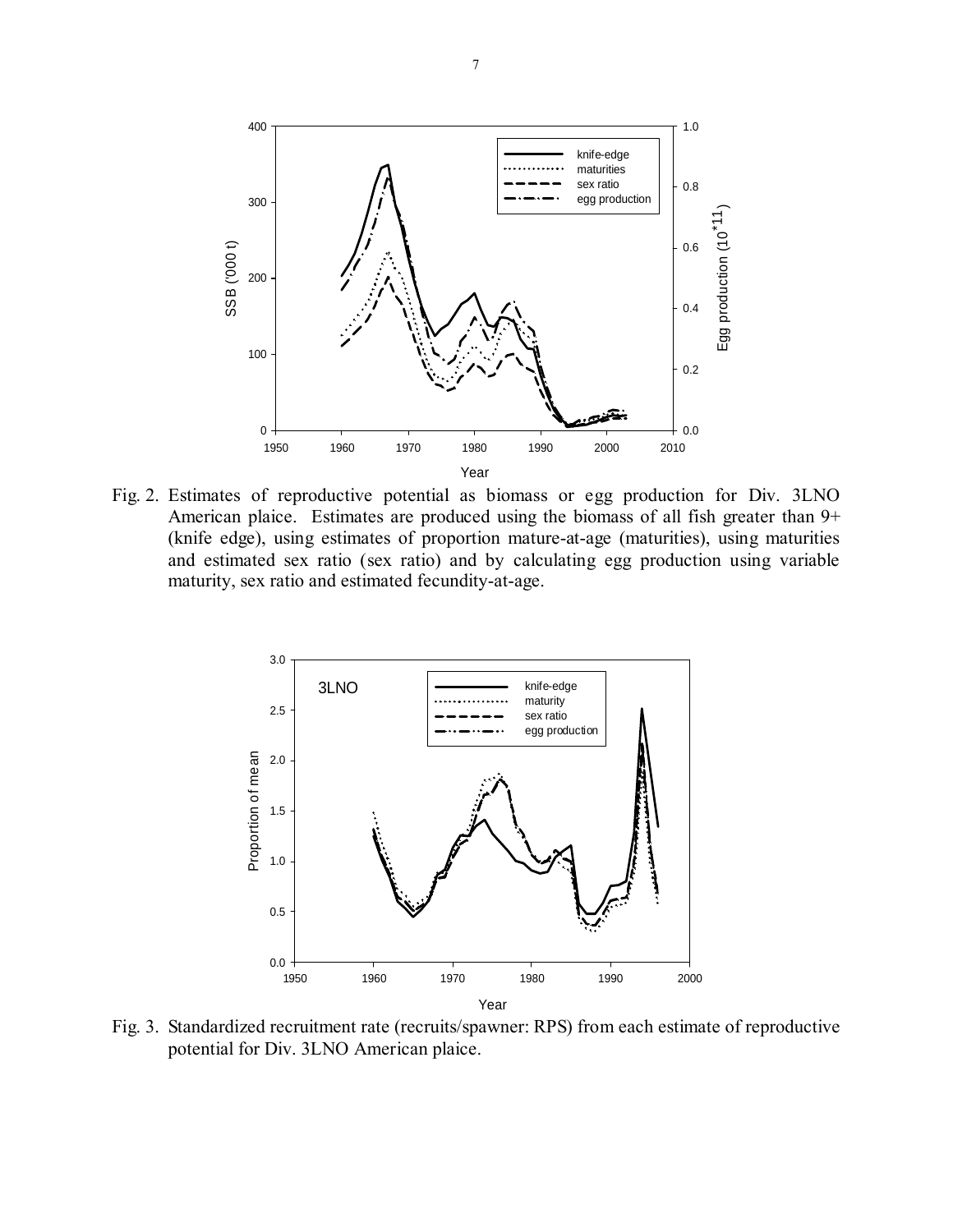

Fig. 4. Example of setting *Blim* using different indices of reproductive potential. The percentage that the current stock size is of  $B_{lim}$  is given for each index of RP.